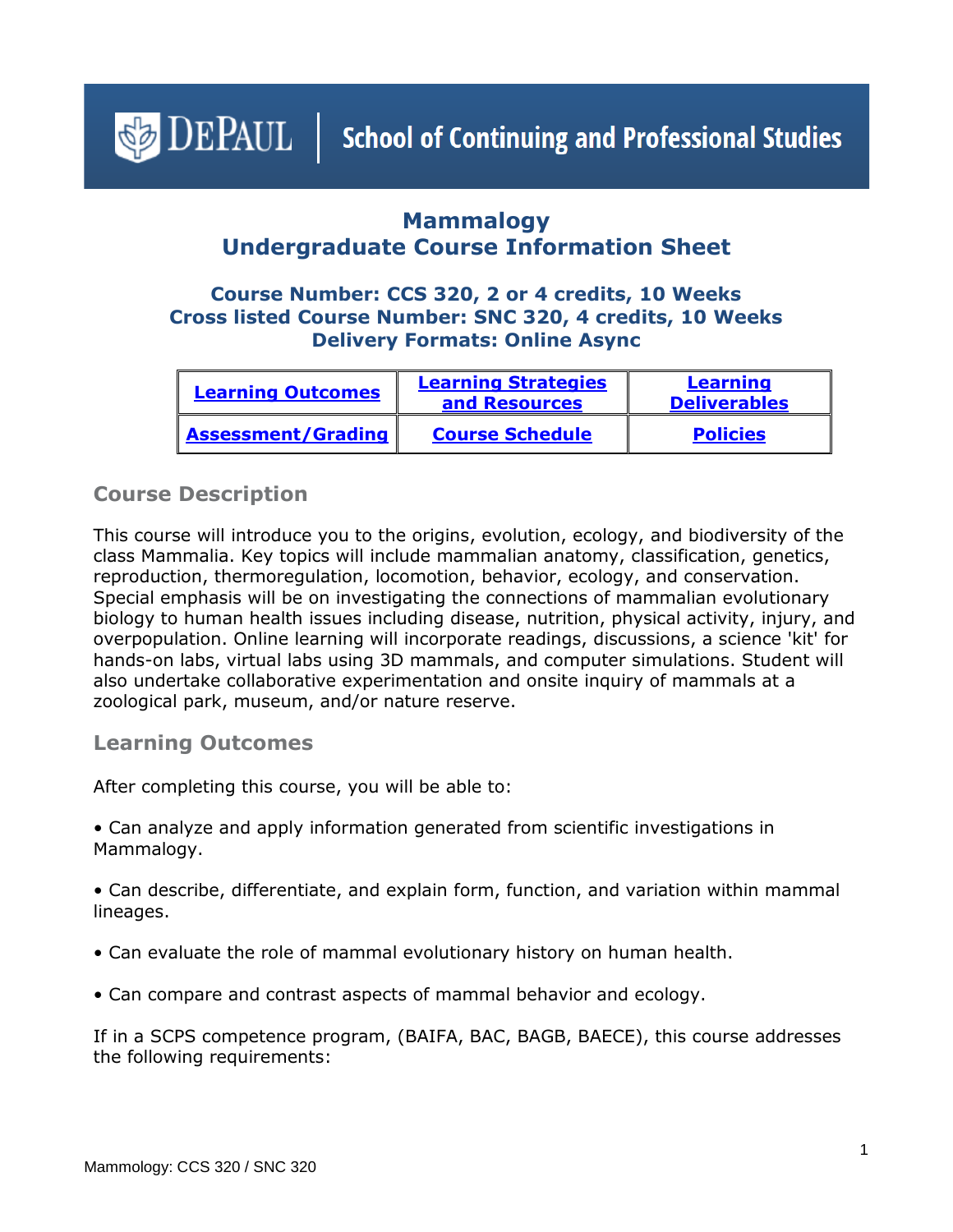| Competence | Competence Statement / Criteria                                                                                                                                                                  |
|------------|--------------------------------------------------------------------------------------------------------------------------------------------------------------------------------------------------|
| $S-1-X$    | Can use public or private institutions or natural areas as resources<br>for learning science.                                                                                                    |
| $S-2-X$    | Can describe, differentiate, and explain form, function, and variation<br>within a mammal.                                                                                                       |
| $S-3-X$    | Can use scientific knowledge to understand varying perspectives on<br>a mammal conservation issue.                                                                                               |
| $S-4$      | Can describe and explain connections among diverse aspects of<br>nature. Students demonstrate this competence by connecting<br>mammal evolution to human health.                                 |
| $S-5$      | Can explain and evaluate the nature and process of science.<br>Students demonstrate this competence by employing scientific<br>reasoning during lab activities which require testing hypotheses. |

## <span id="page-1-0"></span>**Learning Outcomes for SNC 223: Liberal Studies Program - Scientific Inquiry (Lab)Domain**

• Students will understand how science serves as a mechanism for inquiry into the natural world through hands‐on, experience‐based investigation.

• Students will understand how science serves as a mechanism for inquiry into the natural world through hands‐ on, experience‐ based investigation.

### **[Back to Top](#page-0-1)**

## **Learning Strategies and Resources**

This online asynchronous course is not self-paced and requires a regular time commitment each week throughout the quarter. Students are required to log in to the course at least four times a week so that they can participate in the ongoing course discussions.

Students participate in synchronous presentations and interactions with other students (e.g., Zoom conferences). This course also involves one onsite group laboratory assignment at a zoological park, natural history museum, or natural area. Students are required to coordinate and attend the group activity.

### **Required Readings**

Books and learning materials are available at the DePaul bookstore, at [http://depaul](http://depaul-loop.bncollege.com/)[loop.bncollege.com,](http://depaul-loop.bncollege.com/) or through alternative sources.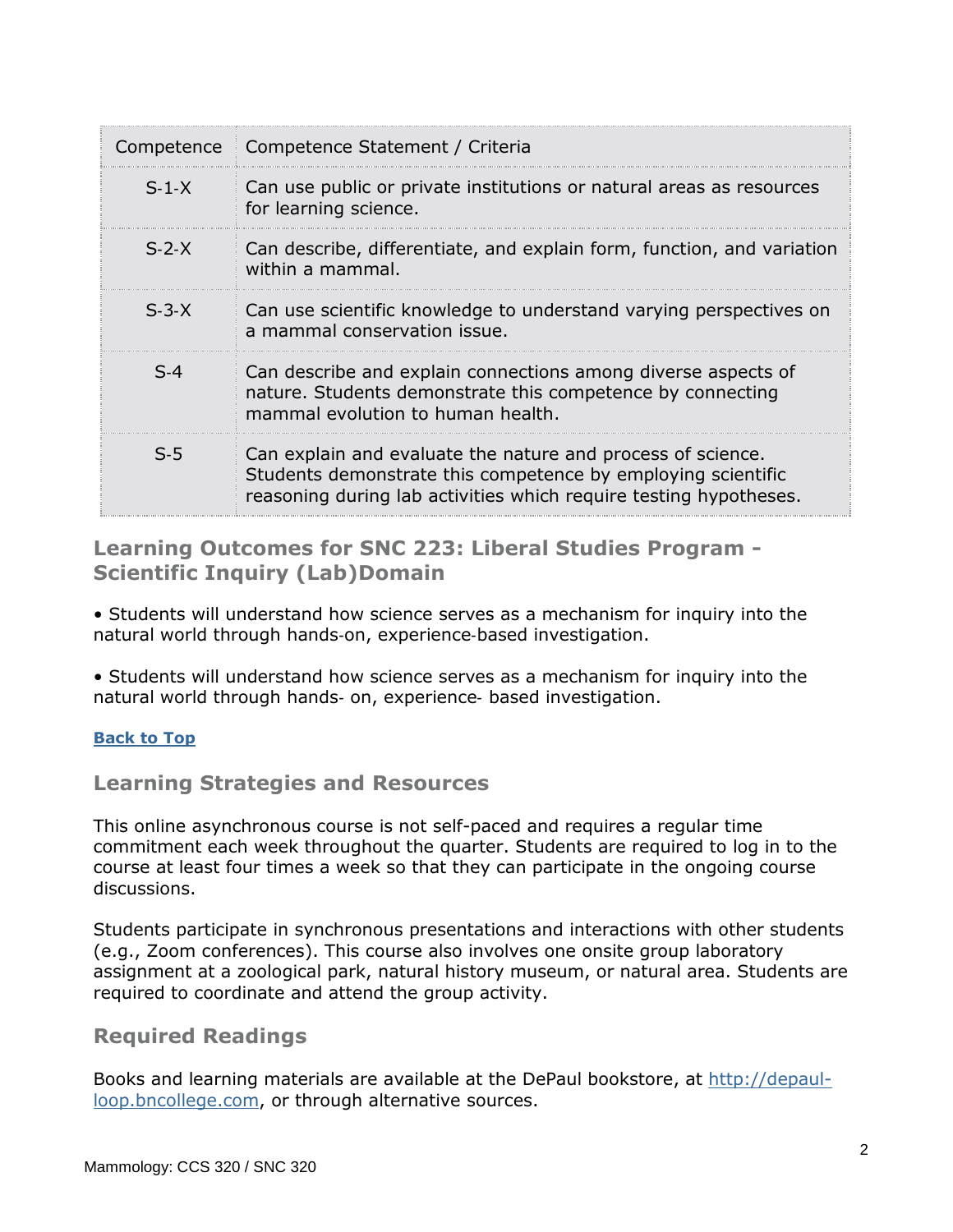Clutton-Brock, J., & Wilson, D. E. (2002). Smithsonian handbook: mammals. DK ADULT; 1st edition (March 1, 2002), 400 pp., ISBN-10: 0789484048, ISBN-13: 978- 0789484048

#### **Recommended resource (not required):**

Vaughan, T. A., J. N. Ryan, and N. J. Czaplewski.2015. mammalogy. 6th ed. Jones & Bartlett, Burlington, Massachusetts, 755 pp. ISBN 978-1-284-03209-3

Additional readings may be available on Electronic Reserve, at the [DePaul Library.](https://library.depaul.edu/services/Pages/Course-Reserves-Services.aspx) Login to Ares Course Reserves and select the course. Log in using your Campus Connect User ID and password. You will then get a page listing the courses in which you're enrolled that have readings posted in Ares. Click on the title of this course and the list of our electronic reserve readings will be displayed.

#### **Required Software:**

- Excel and PowerPoint
- JR Screen Ruler (or similar) http://www.spadixbd.com/freetools/index.htm
- On Screen Protractor (or similar) https://sourceforge.net/projects/osprotractor/

### **Laboratory Resources Required:**

 Owl Pellet Kit Frog Dissection Simulations Brain Model Human 3D Skeletal Model Access to local Zoo, Museum and/or Natural Area

#### **Video (embedded in course):**

Attenborough, D. (Director). (2013). David Attenborough's rise of animals: Triumph of the vertebrates – Episode 2: Rise of Mammals.

#### **Other Resources for Students:**

**Institutions** 

Lincoln Park Zoo Mammals, https://www.lpzoo.org/animals/mammals

Field Museum Mammal Collections,

Community

American Society of Mammologists

Animal Diversity Webb (Mammals)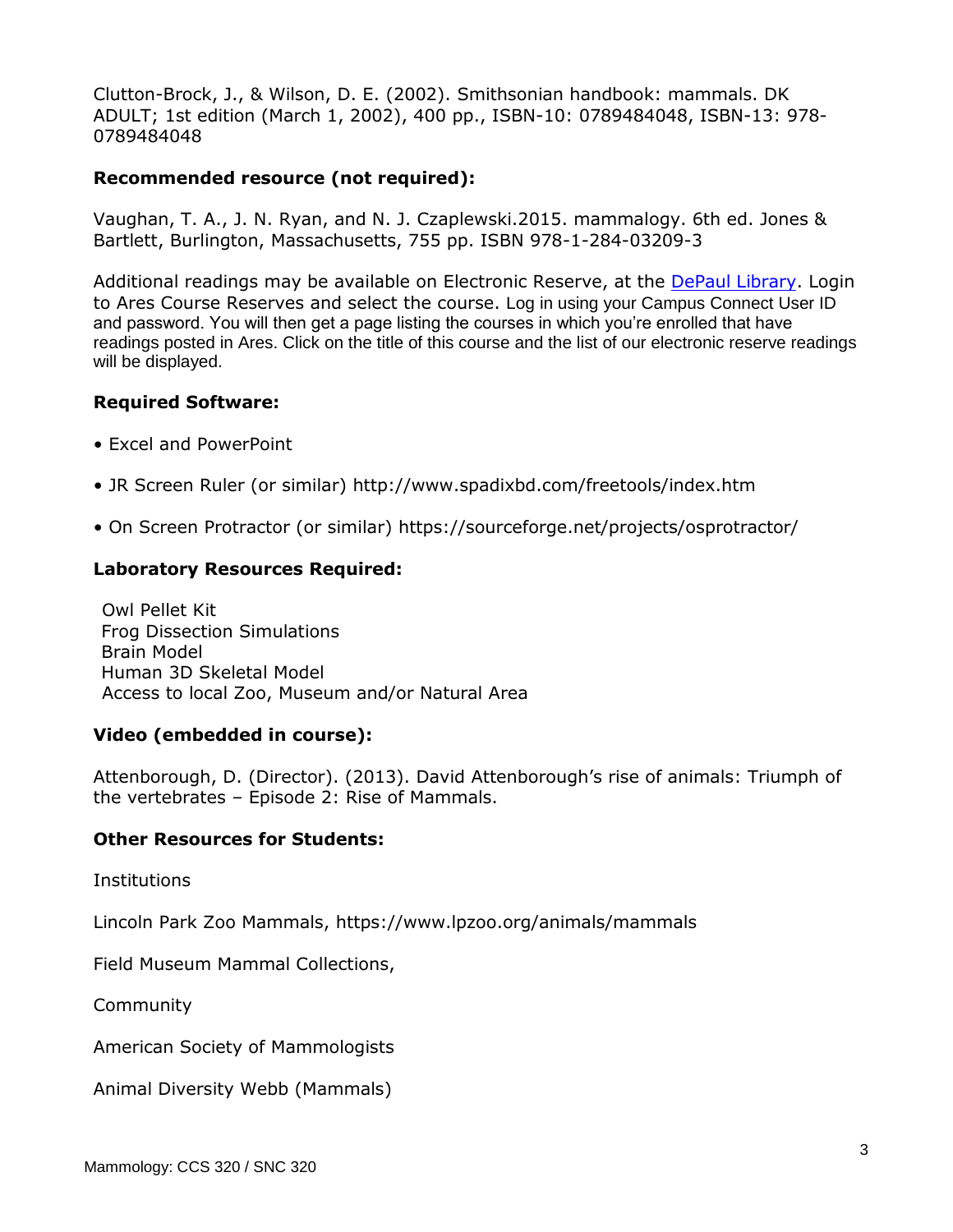**Course Website:** The Mammalogy course guide, course learning materials, discussion forums, and additional resource links including supplementary videos are available through the course management system, D2LTM.

### **[Back to Top](#page-0-1)**

## <span id="page-3-0"></span>**Assessment of Student Learning**

## **Distribution of Grade Points**

| 10 Discussions x 10 pts              | 10%             |
|--------------------------------------|-----------------|
| 5 Regular Lab Reports x 80 pts       | 40%             |
| 1 Group Lab Reports 200 pts          | 20 <sub>%</sub> |
| 1 Group Lab Presentation 50 pts      | 5%              |
| 1 Research Paper (Final) 100 pts     | 10%             |
| 5 Virtual Fieldtrip Reports x 30 pts |                 |

## **Grading Scale**

| $A = 93$ to 100 | $A = 90$ to 92 | $B+ = 88$ to 89 |
|-----------------|----------------|-----------------|
| $B = 85$ to 87  | $B - 80$ to 84 | $C+ = 77$ to 79 |
| $C = 73$ to 76  | $C = 69$ to 72 | $D+ = 65$ to 68 |
| $D = 60$ to 64  | $F =$ Below 60 | INC.            |

#### <span id="page-3-1"></span>**[Back to Top](#page-0-1)**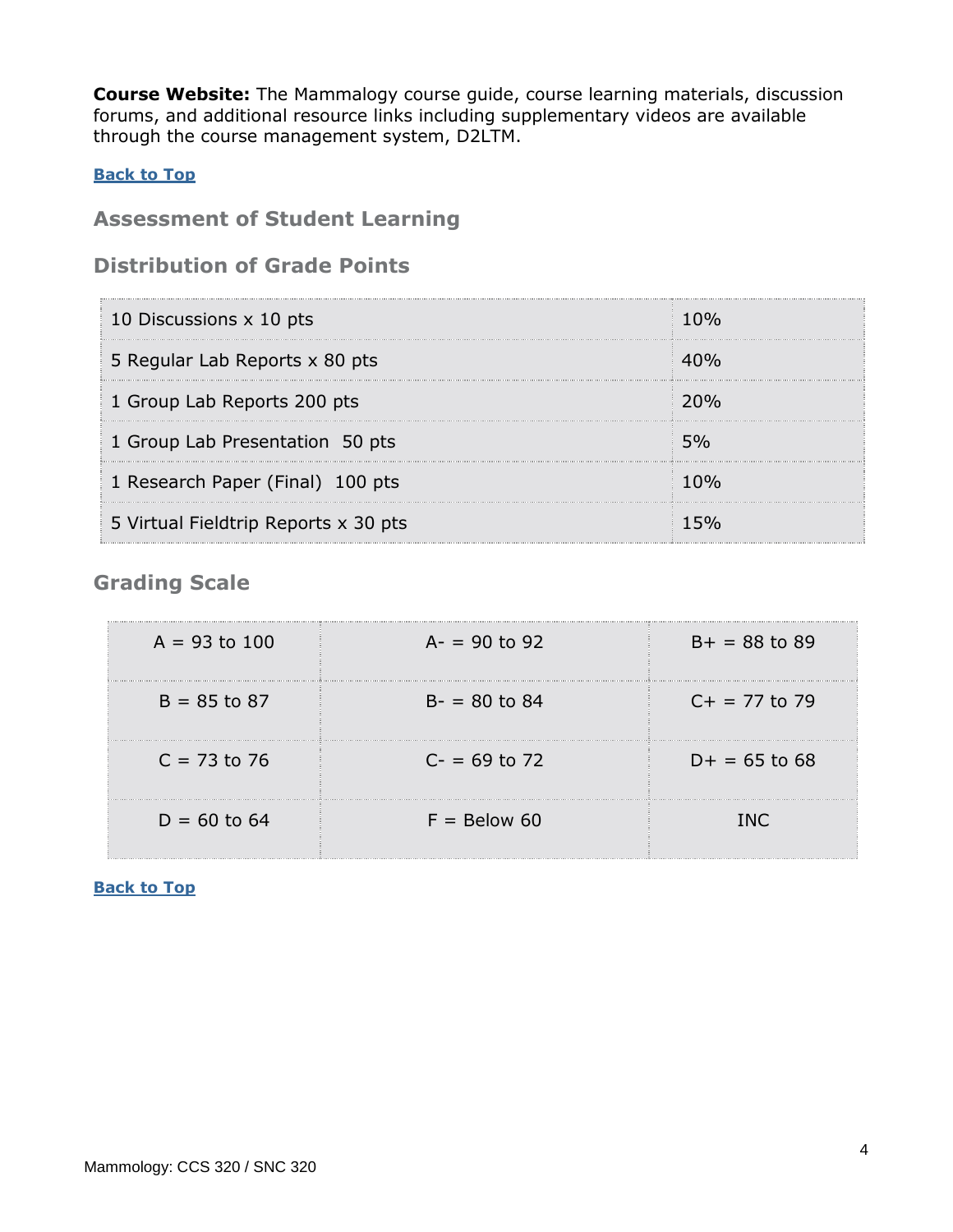# **Course Schedule**

| <b>Week and Module</b><br><b>Title</b>                                   | <b>Readings</b>                                                                                                                                                                                                                                                                                                                                                                                                                                                                                               | <b>Assignments</b>                                                                                                |
|--------------------------------------------------------------------------|---------------------------------------------------------------------------------------------------------------------------------------------------------------------------------------------------------------------------------------------------------------------------------------------------------------------------------------------------------------------------------------------------------------------------------------------------------------------------------------------------------------|-------------------------------------------------------------------------------------------------------------------|
| Week 1, Module 1:<br>General<br>Characteristics and<br>Origin of Mammals | Clutton-Brock p. 1-32<br>Multimedia:<br><b>Barn Owls</b>                                                                                                                                                                                                                                                                                                                                                                                                                                                      | <b>Online Discussion</b><br>Lab 1 Mammal<br>identification Lab<br>Research Paper Start                            |
| Week 2, Module 2:<br><b>Mammalian Evolution</b>                          | Luo, Z. X. (2007). Transformation<br>and diversification in early<br>mammal evolution. Nature,<br>450(7172), 1011.<br>O'Leary, M., Bloch, J., Flynn, J.,<br>Gaudin, T., Giallombardo, A.,<br>Giannini, N., Cirranello, A.<br>(2013). The placental mammal<br>ancestor and the post-k-pg<br>radiation of placentals. Science,<br>339(6120), 662-667.<br>Video: Attenborough, D.<br>(Director). (2013). David<br>Attenborough's rise of animals:<br>Triumph of the vertebrates -<br>Episode 2: Rise of Mammals. | <b>Online Discussion</b>                                                                                          |
| Week 3, Module 3:<br>Mammalian<br>Biodiversity &<br>Classification       | Clutton-Brock p. 52-53<br>Asher, R. J., & Helgen, K. M.<br>(2010). Nomenclature and<br>placental mammal phylogeny. BMC<br>Evolutionary Biology, 10(1), 102.<br>Video:<br><b>Virtual Frog Dissection</b><br>Vertebrate Circulatorium<br>Interactive Human Autopsy                                                                                                                                                                                                                                              | <b>Online Discussion</b><br>Lab 2 Mammal<br>Anatomy Lab<br>Research Paper<br>Hypothesis and Initial<br>References |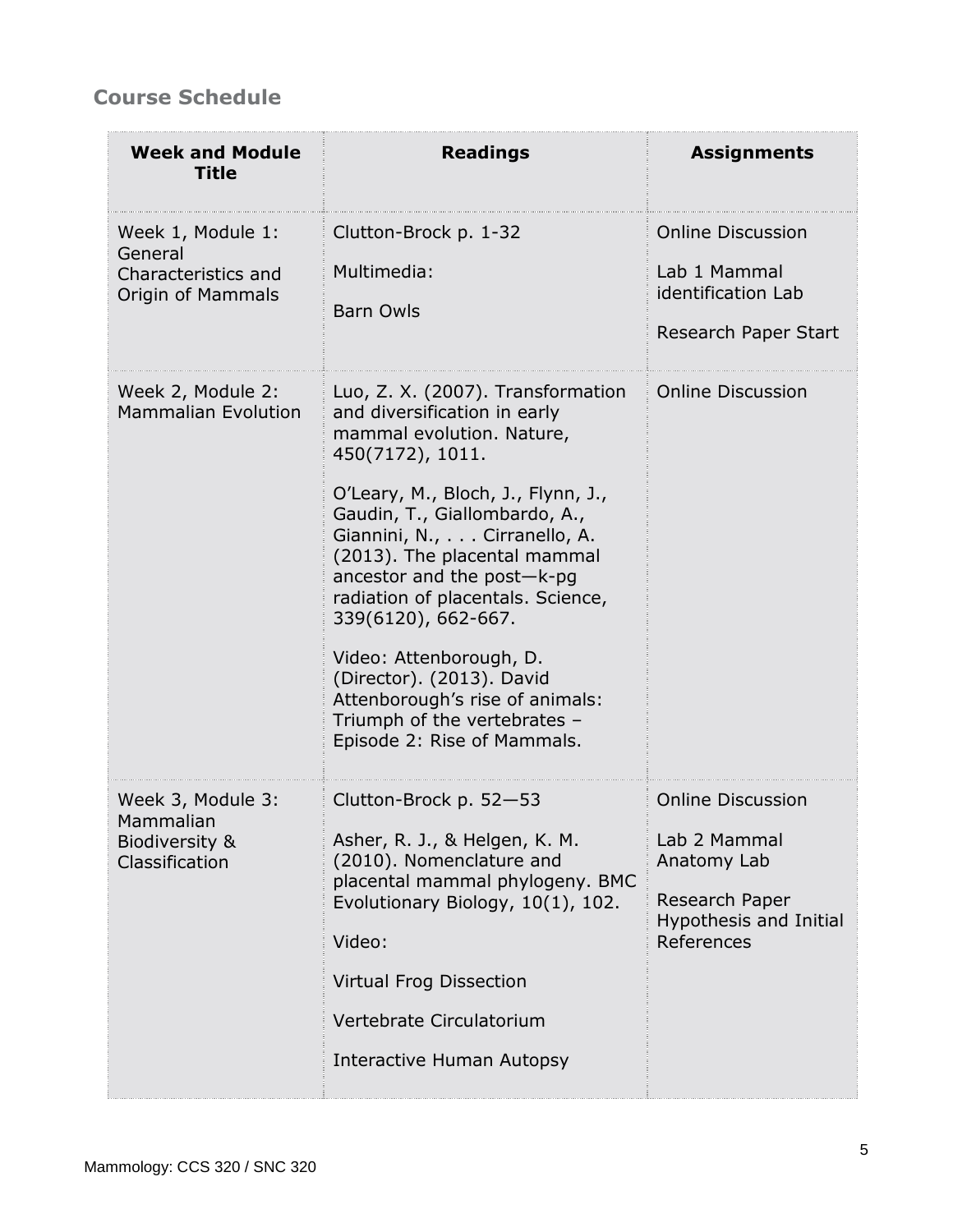| Week 4, Module 4:<br>Mammalian Anatomy<br>(Brain)             | Toledano, A., Alvarez, M. I.,<br>López-Rodríguez, A. B., Toledano-<br>Díaz, A., & Fernández-Verdecia, C.<br>I. (2012). Does Alzheimer's<br>disease exist in all primates?<br>Alzheimer pathology in non-human<br>primates and its pathophysiological<br>implications (I). Neurología<br>(English Edition), 27(6), 354-369.                                                                                 | <b>Online Discussion</b><br>Lab 3 Mammal Brain<br>and Skull<br>Development Lab<br>Human Origins<br><b>Biointeractive (Brain</b><br>and Technology<br>Development)<br>Alzheimer's Disease:<br>Piecing Together the<br>Evidence<br><b>Brain Museum UW</b> |
|---------------------------------------------------------------|------------------------------------------------------------------------------------------------------------------------------------------------------------------------------------------------------------------------------------------------------------------------------------------------------------------------------------------------------------------------------------------------------------|---------------------------------------------------------------------------------------------------------------------------------------------------------------------------------------------------------------------------------------------------------|
| Week 5, Module 5:<br><b>Mammal Locomotion</b>                 | Latimer, Bruce. "The perils of<br>being bipedal." Annals of<br>Biomedical Engineering 33, no. 1<br>$(2005): 3-6.$<br>Crockett, C. M., & Ha, R. R.<br>(2010). Data collection in the zoo<br>setting, emphasizing behavior.<br>Wild mammals in captivity:<br>Principles and techniques for zoo<br>management, 386-406.<br>Latimer 2012 Perils of Being<br><b>Bipedal Video</b><br>Website: Mammal Locomotion | <b>Online Discussion</b><br>Lab $6.$ Group $-$<br><b>Mammal Laboratory</b><br><b>Start</b><br><b>Groups Assigned</b><br><b>Start Planning:</b><br>Options 1-3                                                                                           |
| Week 6, Module 6:<br>Mammal Metabolism,<br>Feeding and Niches | Avaria-Llautureo, J., Hernández, C.<br>E., Rodríguez-Serrano, E., &<br>Venditti, C. (2019).<br>The decoupled nature of basal<br>metabolic rate and body<br>temperature in endotherm<br>evolution. Nature, 572(7771),<br>651-654.<br>Schoeninger, M. J. (2012).<br>Palaeoanthropology: The ancestral<br>dinner table. Nature, 487(7405),<br>42.                                                             | <b>Online Discussion</b><br>Lab 4 Mammal<br><b>Bipedality Lab</b><br>LAB 6 Summary of<br><b>Group Experiment</b><br>Plans provided to<br>instructor.                                                                                                    |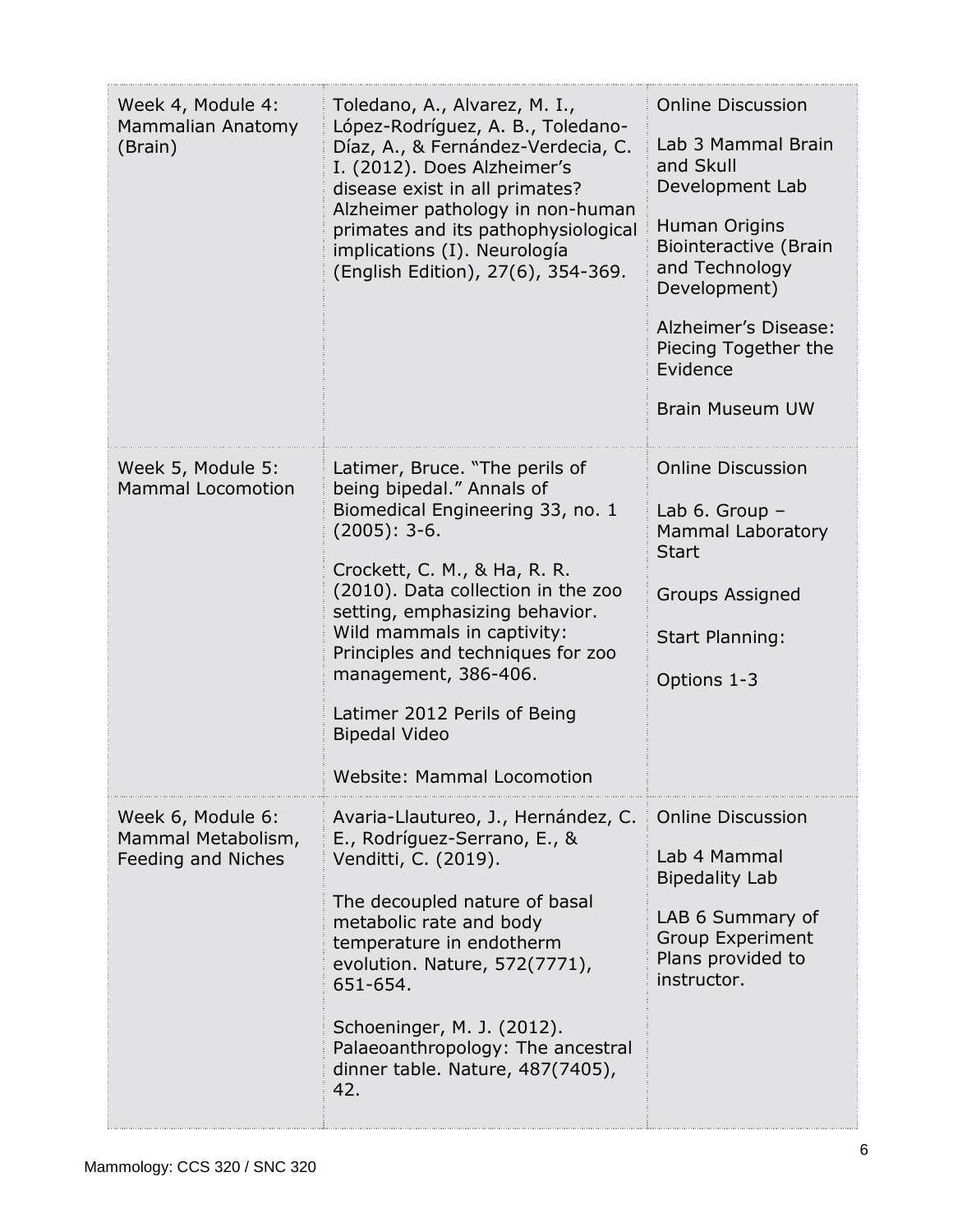|                                                      | <b>Mammal Dentition/Skull</b><br>Dog 3D<br>Mammal feeding, Diversity of<br><b>Cheek Teeth</b>                                                                                                                                                                                                                                                                                                                                                                                                     |                                                         |
|------------------------------------------------------|---------------------------------------------------------------------------------------------------------------------------------------------------------------------------------------------------------------------------------------------------------------------------------------------------------------------------------------------------------------------------------------------------------------------------------------------------------------------------------------------------|---------------------------------------------------------|
| Week 7, Module 7:<br><b>Mammal Behavior</b>          | Van Valkenburgh, B., & Wayne, R.<br>K. (2010). Carnivores. Current<br>biology, 20(21), R915-R919.<br><b>OPTIONAL:</b><br>Mazel, F., Wüest, R. O., Gueguen,<br>M., Renaud, J., Ficetola, G. F.,<br>Lavergne, S., & Thuiller, W.<br>(2017). The geography of<br>ecological niche evolution in<br>mammals. Current Biology, 27(9),<br>1369-1374.<br>Website:<br>Behavior Based on Form<br>Smithsonian Museum Virtual Trip<br>Floor 1 and Floor 2 (Mammals and<br>Bones)<br>Primate Behavior          | <b>Online Discussion</b>                                |
| Week 8, Module 8:<br>Mammal<br>Biogeography/Habitats | Clutton-Brock p. 34-42<br>Davies, T. J., Buckley, L. B.,<br>Grenyer, R., & Gittleman, J. L.<br>(2011). The influence of past and<br>present climate on the<br>biogeography of modern mammal<br>diversity. Philosophical<br>Transactions of the Royal Society<br>B: Biological Sciences, 366(1577),<br>2526-2535.<br>Schrauwen, E. J., & Fouchier, R. A.<br>(2014). Host adaptation and<br>transmission of influenza A viruses<br>in mammals. Emerging microbes &<br>infections, $3(1)$ , $1-10$ . | <b>Online Discussion</b><br>Lab 5 Mammal<br>Ecology Lab |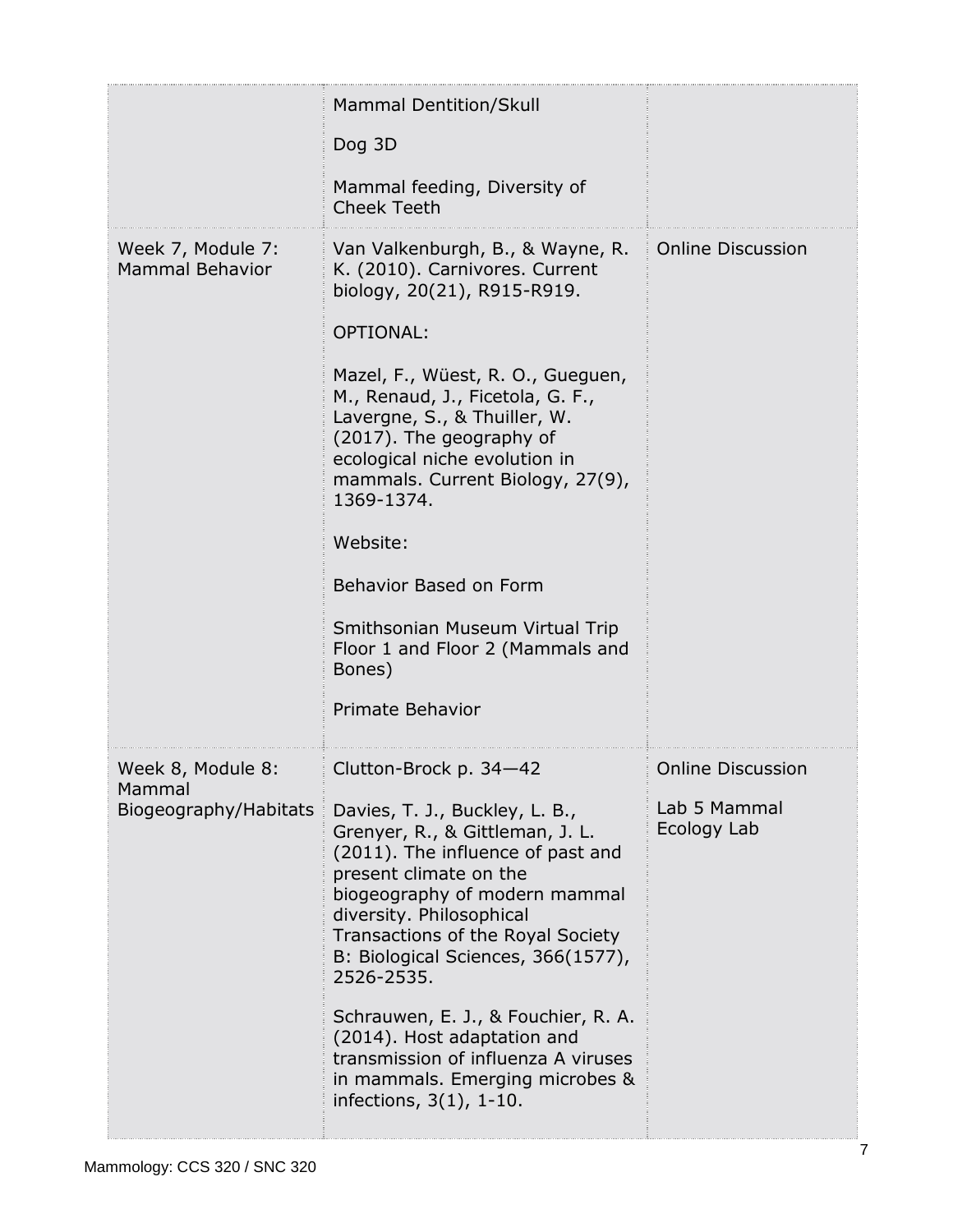| Week 9, Module 9:<br><b>Mammal Genetics</b>                                              | Tarver, J. E., Dos Reis, M.,<br>Mirarab, S., Moran, R. J., Parker,<br>S., O'Reilly, J. E.,  & Peterson, K.<br>J. (2016). The interrelationships of<br>placental mammals and the limits<br>of phylogenetic inference. Genome<br>biology and evolution, $8(2)$ , 330-<br>344.<br>Tollis, M., Schiffman, J. D., &<br>Boddy, A. M. (2017). Evolution of<br>cancer suppression as revealed by<br>mammalian comparative<br>genomics. Current opinion in<br>genetics & development, 42, 40-<br>47.<br><b>DNA Simulation:</b><br>Simulations: Zoo breeder<br>Niche Partitioning and DNA<br>Metabarcoding | <b>Online Discussion</b>                                                                        |
|------------------------------------------------------------------------------------------|--------------------------------------------------------------------------------------------------------------------------------------------------------------------------------------------------------------------------------------------------------------------------------------------------------------------------------------------------------------------------------------------------------------------------------------------------------------------------------------------------------------------------------------------------------------------------------------------------|-------------------------------------------------------------------------------------------------|
| Week 10, Module 10:<br>Conserving and<br><b>Sustaining Mammal</b><br><b>Biodiversity</b> | Clutton-Brock p. $44 - 51$<br>Brum, F. T., Graham, C. H., Costa,<br>G. C., Hedges, S. B., Penone, C.,<br>Radeloff, V. C.,  & Davidson, A.<br>D. (2017). Global priorities for<br>conservation across multiple<br>dimensions of mammalian<br>diversity. Proceedings of the<br>National Academy of Sciences,<br>114(29), 7641-7646.<br>Simulation:<br>CSI Wildlife (Elephant DNA<br>profiling)                                                                                                                                                                                                     | <b>Online Discussion</b><br>Research Paper Due<br>Week 11: Group<br>Presentation of<br>Research |

## <span id="page-7-0"></span>**[Back to Top](#page-0-1)**